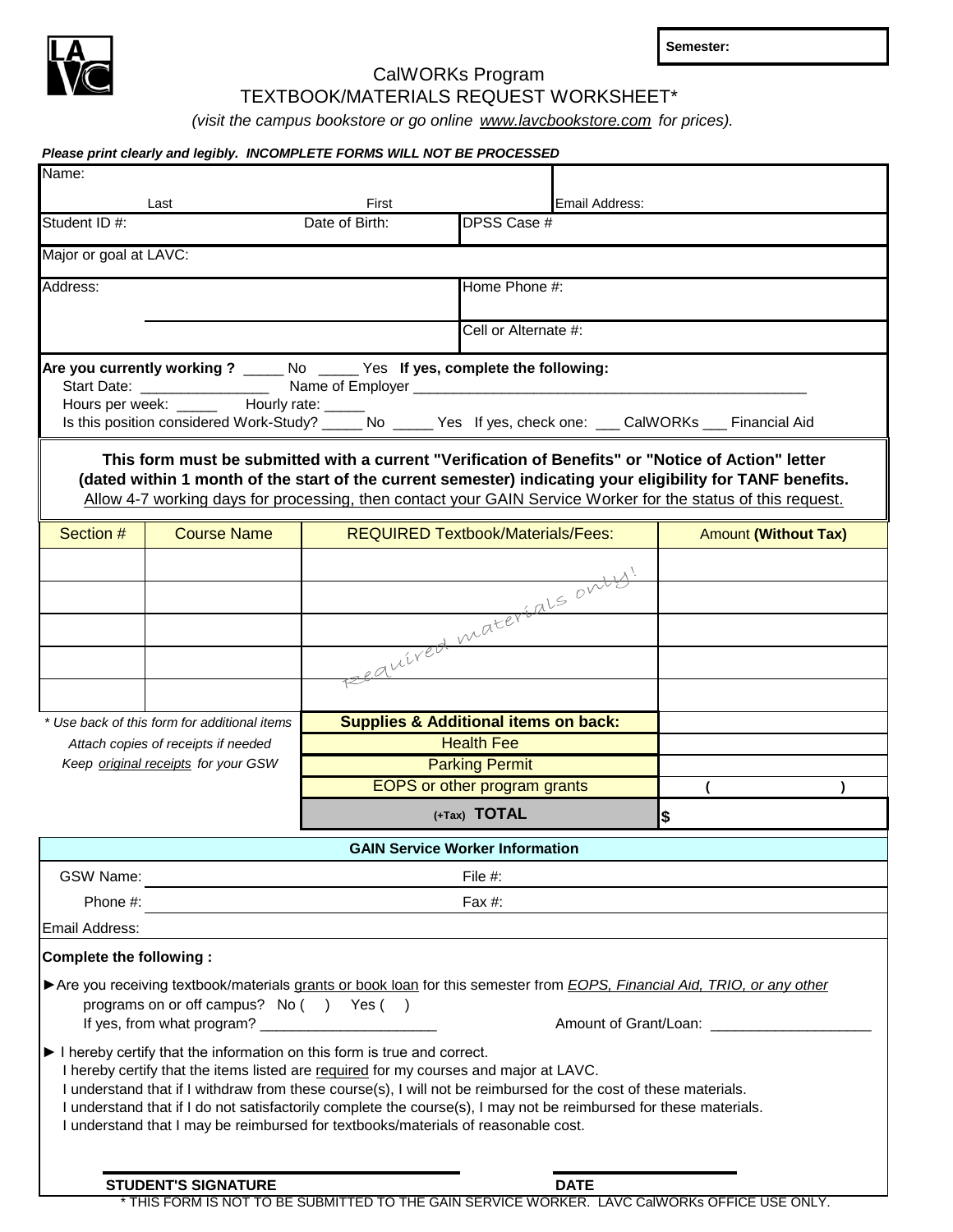|                                                               | <b>Supplies</b>                                                                                                                              |           |        |                                     |
|---------------------------------------------------------------|----------------------------------------------------------------------------------------------------------------------------------------------|-----------|--------|-------------------------------------|
| $\blacktriangledown$<br>Check<br><b>Materials</b><br>Required | <b>Materials</b>                                                                                                                             |           | Amount | Actual<br>Amount Paid<br>by Student |
|                                                               | Basic Supplies: Binder, notebooks, pens, pencils,<br>highlighters, erasers, paper-printer/typing,<br>sharpener, scantrons, and filler paper. | $$60.00*$ |        | N/A                                 |
|                                                               | <b>Flash/Travel Drive</b>                                                                                                                    | \$        | 15.00  |                                     |
|                                                               | Bookbag/Backpack                                                                                                                             | \$        | 30.00  |                                     |
|                                                               | <b>Weekly Student Planner</b>                                                                                                                | \$        | 10.95  |                                     |
|                                                               |                                                                                                                                              |           |        |                                     |
|                                                               |                                                                                                                                              |           |        |                                     |

*\*DPSS has changed their policy on the amount of basic supplies request, effective July 1, 2014, this amount is limited to twice annually. Please discuss this new change with your GAIN Service Worker.*

*Additional materials required by the Instructor must be listed on a class sylabus. Attach a copy of the sylabus with this request*

| <b>Additional Textbooks/Materials/Fees here:</b> |                    |                                                           |                                |  |
|--------------------------------------------------|--------------------|-----------------------------------------------------------|--------------------------------|--|
| Section #                                        | <b>Course Name</b> | Name of<br><b>REQUIRED Textbook</b><br>or Materials/Fees: | <b>Amount</b><br>(Without Tax) |  |
|                                                  |                    |                                                           |                                |  |
|                                                  |                    |                                                           |                                |  |
|                                                  |                    |                                                           |                                |  |
|                                                  |                    |                                                           |                                |  |
|                                                  |                    |                                                           |                                |  |
|                                                  |                    |                                                           |                                |  |
|                                                  |                    |                                                           |                                |  |
|                                                  |                    |                                                           |                                |  |
|                                                  |                    |                                                           |                                |  |

\*THIS FORM IS NOT TO BE SUBMITTED TO THE GSW, LAVC CALWORKS OFFICE USE ONLY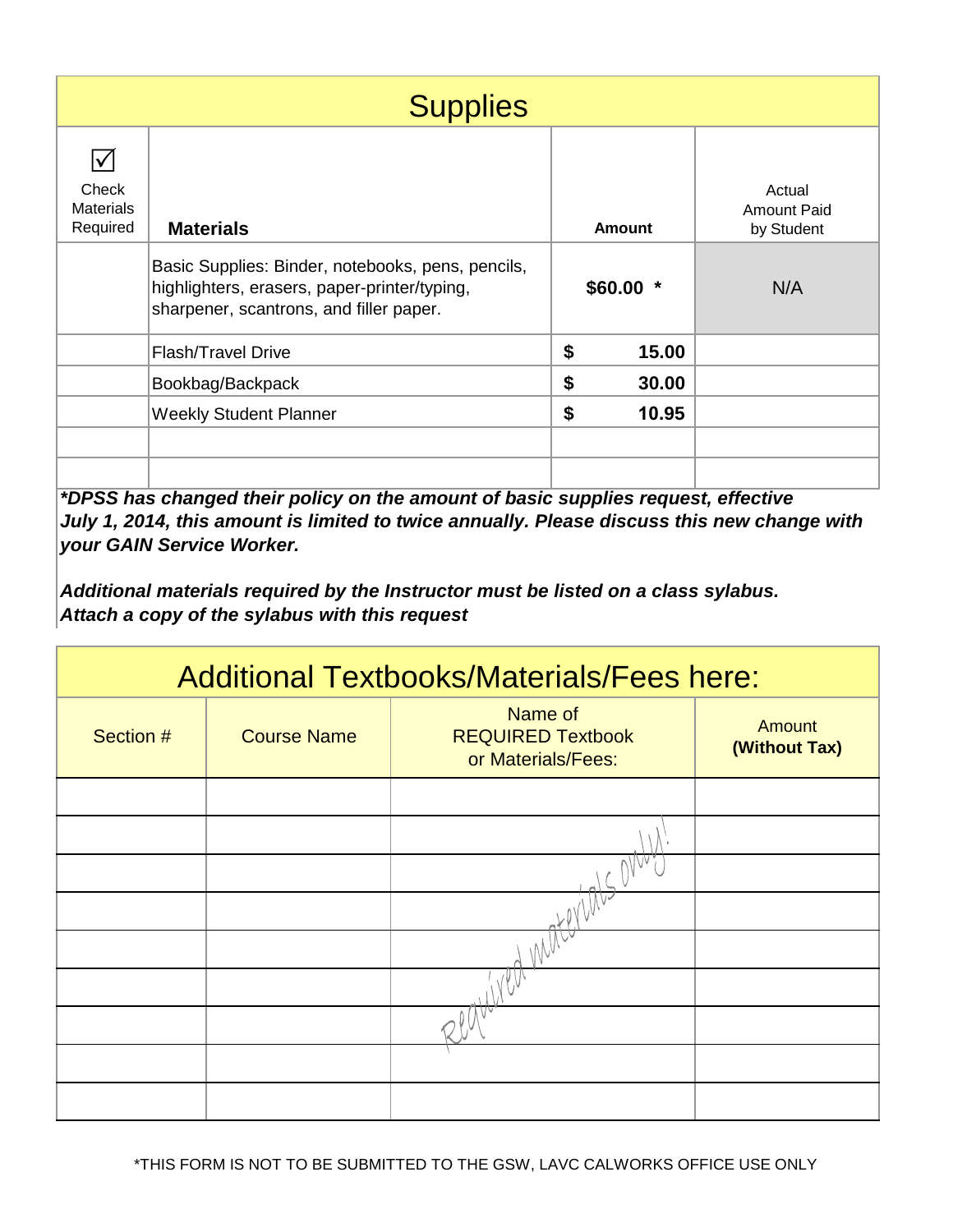|                                                    | ATTACHMENT TO BOOK REQUEST. REQUIRED EVERY SEMESTER.                                                                                                                                                                |                            |                                                                                                                                                                                                                                                                                                                                                                                                                                                                                 |   |
|----------------------------------------------------|---------------------------------------------------------------------------------------------------------------------------------------------------------------------------------------------------------------------|----------------------------|---------------------------------------------------------------------------------------------------------------------------------------------------------------------------------------------------------------------------------------------------------------------------------------------------------------------------------------------------------------------------------------------------------------------------------------------------------------------------------|---|
|                                                    |                                                                                                                                                                                                                     |                            | Student ID#                                                                                                                                                                                                                                                                                                                                                                                                                                                                     |   |
|                                                    | Los Angeles Valley College                                                                                                                                                                                          |                            | County referred                                                                                                                                                                                                                                                                                                                                                                                                                                                                 | о |
|                                                    |                                                                                                                                                                                                                     |                            | Self-Initiated                                                                                                                                                                                                                                                                                                                                                                                                                                                                  | o |
|                                                    | CalWORKs Program<br>Student Intake                                                                                                                                                                                  |                            | Concurrent Enrollment<br>REP<br>о                                                                                                                                                                                                                                                                                                                                                                                                                                               | o |
|                                                    |                                                                                                                                                                                                                     |                            |                                                                                                                                                                                                                                                                                                                                                                                                                                                                                 |   |
|                                                    |                                                                                                                                                                                                                     |                            |                                                                                                                                                                                                                                                                                                                                                                                                                                                                                 |   |
|                                                    | The college and our program use Email (Electronic mail) as primary form of communication.<br>Check your email daily/weekly for important information from our program and the college.                              |                            |                                                                                                                                                                                                                                                                                                                                                                                                                                                                                 |   |
|                                                    | @student.laccd.edu                                                                                                                                                                                                  |                            |                                                                                                                                                                                                                                                                                                                                                                                                                                                                                 |   |
| Student Email Address                              |                                                                                                                                                                                                                     | Alternate Email Address    |                                                                                                                                                                                                                                                                                                                                                                                                                                                                                 |   |
| Name                                               |                                                                                                                                                                                                                     |                            |                                                                                                                                                                                                                                                                                                                                                                                                                                                                                 |   |
| Last<br>Address                                    | First                                                                                                                                                                                                               |                            | м                                                                                                                                                                                                                                                                                                                                                                                                                                                                               |   |
| Street                                             | Telephone (___) ______________ Alternate # (___) ________                                                                                                                                                           | Apt <sup>2</sup> City      | $\overline{\text{State}}$ $\overline{\text{Zip}}$                                                                                                                                                                                                                                                                                                                                                                                                                               |   |
|                                                    | Student ID #88 - ____ - _____ Date of Birth ________________ Gender ___ Male ___ Female                                                                                                                             |                            |                                                                                                                                                                                                                                                                                                                                                                                                                                                                                 |   |
| Person to contact in case of an emergency:         |                                                                                                                                                                                                                     |                            |                                                                                                                                                                                                                                                                                                                                                                                                                                                                                 |   |
| Name                                               | Relationship                                                                                                                                                                                                        |                            | $\overline{\phantom{a}}$ $\overline{\phantom{a}}$ $\overline{\phantom{a}}$ $\overline{\phantom{a}}$ $\overline{\phantom{a}}$ $\overline{\phantom{a}}$ $\overline{\phantom{a}}$ $\overline{\phantom{a}}$ $\overline{\phantom{a}}$ $\overline{\phantom{a}}$ $\overline{\phantom{a}}$ $\overline{\phantom{a}}$ $\overline{\phantom{a}}$ $\overline{\phantom{a}}$ $\overline{\phantom{a}}$ $\overline{\phantom{a}}$ $\overline{\phantom{a}}$ $\overline{\phantom{a}}$ $\overline{\$ |   |
|                                                    | Marital Status: ( ) Single ( ) Married ( ) Divorced ( ) Separated ( ) Widowed<br>Citizenship: () U.S. Citizen () Resident Alien () Green Card *_____ () Other: ____                                                 |                            |                                                                                                                                                                                                                                                                                                                                                                                                                                                                                 |   |
| make it difficult for you to attend class or work? |                                                                                                                                                                                                                     | of this form if necessary) |                                                                                                                                                                                                                                                                                                                                                                                                                                                                                 |   |
|                                                    | How many children/dependents (under age 18) are living with you? #_____<br>Complete the following information for each child or legal dependent: (use the back of this form to list additional children/dependents) |                            |                                                                                                                                                                                                                                                                                                                                                                                                                                                                                 |   |
|                                                    |                                                                                                                                                                                                                     |                            |                                                                                                                                                                                                                                                                                                                                                                                                                                                                                 |   |
|                                                    |                                                                                                                                                                                                                     |                            |                                                                                                                                                                                                                                                                                                                                                                                                                                                                                 |   |
|                                                    |                                                                                                                                                                                                                     |                            |                                                                                                                                                                                                                                                                                                                                                                                                                                                                                 |   |
|                                                    |                                                                                                                                                                                                                     |                            |                                                                                                                                                                                                                                                                                                                                                                                                                                                                                 |   |
|                                                    |                                                                                                                                                                                                                     |                            |                                                                                                                                                                                                                                                                                                                                                                                                                                                                                 |   |
|                                                    | Do you plan to transfer to a four-year University? __No __Unsurg __ Yes, name of University __________________                                                                                                      |                            |                                                                                                                                                                                                                                                                                                                                                                                                                                                                                 |   |
|                                                    | Do you have a high school diploma? __ Yes __ No                                                                                                                                                                     |                            |                                                                                                                                                                                                                                                                                                                                                                                                                                                                                 |   |
|                                                    | Passed GED/High School Equivalency? __ Yes ___ No, If yes, indicate date/location: ________________                                                                                                                 |                            |                                                                                                                                                                                                                                                                                                                                                                                                                                                                                 |   |
|                                                    | Have you attended any other colleges or universities besides LAVC? __ No __ Yes (If yes, name of colleges attended and city):                                                                                       |                            |                                                                                                                                                                                                                                                                                                                                                                                                                                                                                 |   |